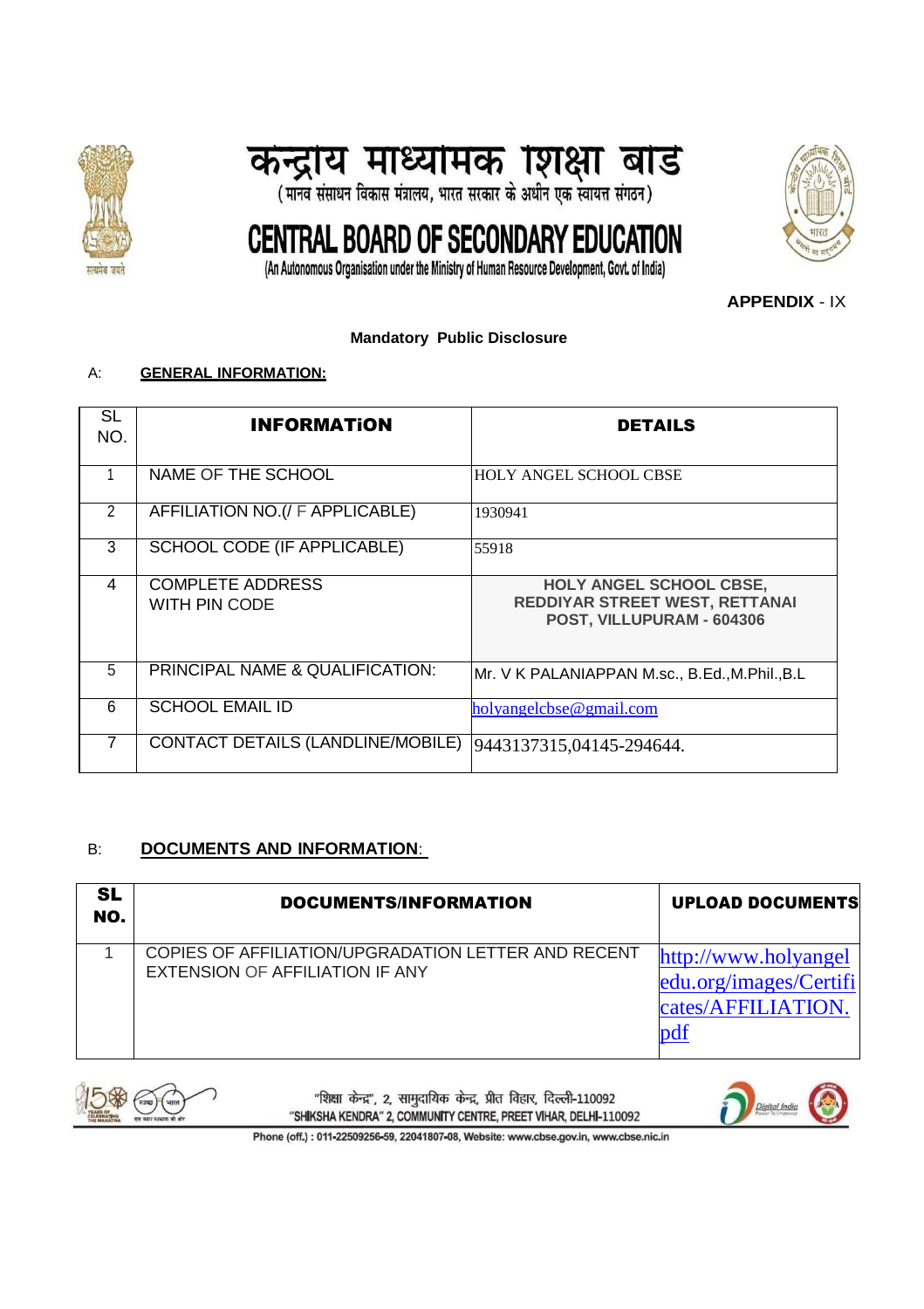|                | <b>कन्द्राय माध्यामक ग्शक्षा बाड</b><br>(मानव संसाधन विकास मंत्रालय, भारत सरकार के अधीन एक स्वायत्त संगठन)                                    |                                                                                     |
|----------------|-----------------------------------------------------------------------------------------------------------------------------------------------|-------------------------------------------------------------------------------------|
|                | <b>CENTRAL BOARD OF SECONDARY EDUCATION</b><br>(An Autonomous Organisation under the Ministry of Human Resource Development, Govt. of India)  |                                                                                     |
| सत्यमव जयत     |                                                                                                                                               |                                                                                     |
| $\overline{2}$ | <b>COPIES OF SOCIETIES/TRUST/COMPANY</b><br>REGISTRATION/RENEWAL CERTIFICATE, AS APPLICABLE                                                   | http://www.holyangeledu.org/i<br>mages/Certificates/SOCIETY%<br>20CERTIFICATE.pdf   |
| $\overline{3}$ | COPY OF NO OBJECTION CERTIFICATE (NOC) ISSUED, IF<br>APPLICABLE, BY THE STATE GOVT./UT                                                        | http://www.holyangeledu.org/i<br>mages/Certificates/NOC20210<br>528 16233370.pdf    |
| 4              | COPIES OF RECOGNITION CERTIFICATE UNDER RTE ACT.<br>2009, AND IT'S RENEWAL IF APPLICABLE                                                      | http://www.holyangeledu.org/i<br>mages/Certificates/RECOGNI<br>TION%20FILE.pdf      |
| 5              | COPY OF VALID BUILDING SAFETY CERTIFICATE AS PER THE<br><b>NATIONAL BUILDING CODE</b>                                                         | http://www.holyangeledu.org/i<br>mages/Certificates/BUILDING<br>.pdf                |
| $\overline{6}$ | COPY OF VALID FIRE SAFETY CERTIFICATE ISSUED BY THE<br><b>COMPETENT AUTHORITY</b>                                                             | http://www.holyangeledu.org/i<br>mages/Certificates/FIRE.pdf                        |
| 7              | COPY OF THE DEO CERTIFICATE SUBMITTED BY THE SCHOOL<br>FOR AFFILIATION/UPGRADATION/EXTENSION OF<br>AFFILIATIONOR SELF CERTIFICATION BY SCHOOL | http://www.holyangeledu.org<br>/images/Certificates/SelfDec<br>laration.pdf         |
| 8              | COPIES OF VALID WATER, HEALTH AND SANITATION<br><b>CERTIFICATES</b>                                                                           | http://www.holyangeledu.org<br>/images/Certificates/SANITA<br>TION%20CERTIFICATES.p |



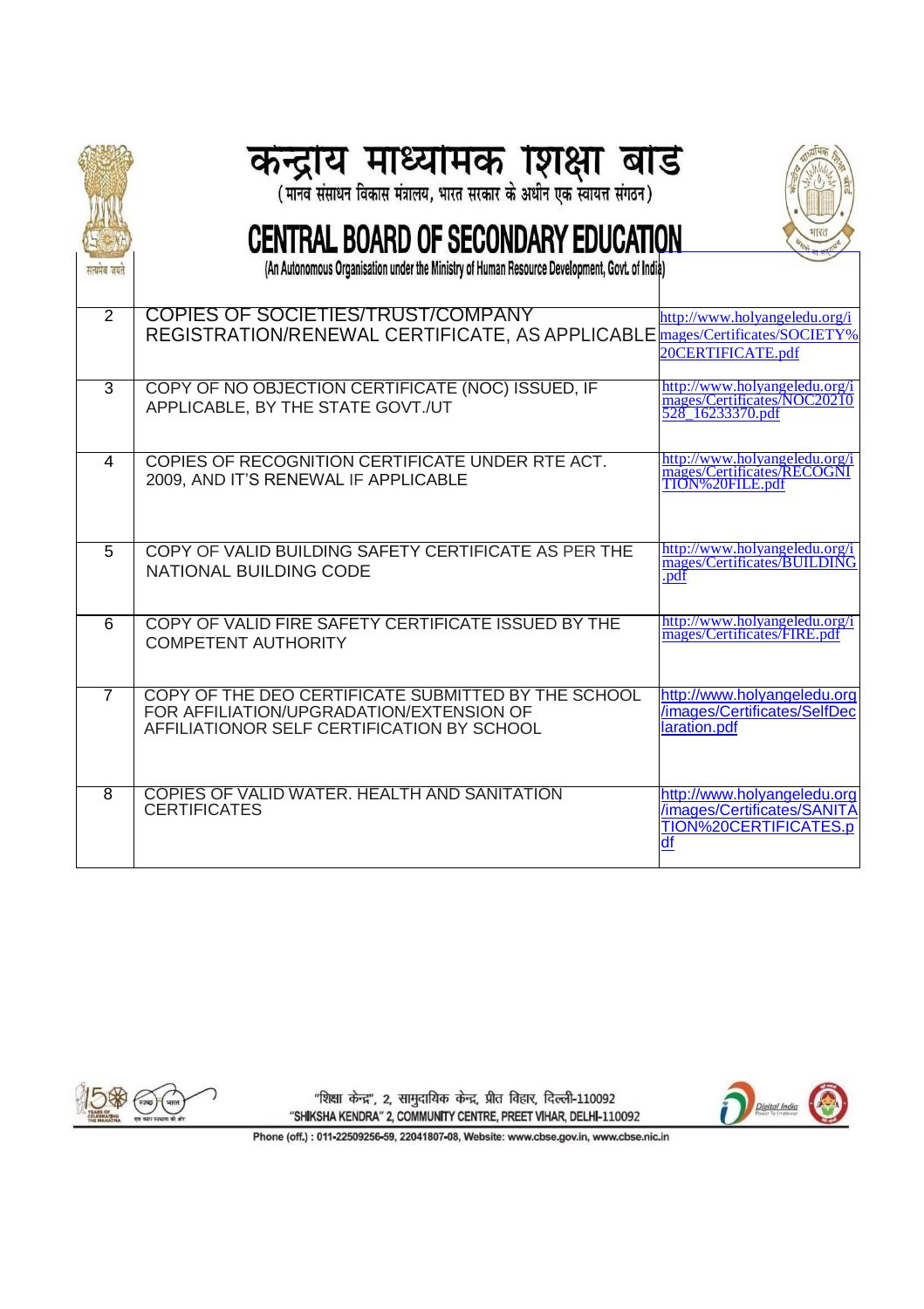





(An Autonomous Organisation under the Ministry of Human Resource Development, Govt. of India)

**NOTE:** THE SCHOOLS NEEDS TO UPLOAD THE SELF ATTESTED COPIES OF ABOVE LISTED DOCUMETNS BY CHAIRMAN/MANAGER/SECRETARY AND PRINCIPAL. IN CASE, IT IS NOTICED AT LATER STAGE THAT UPLOADED DOCUMENTS ARE NOT GENU INE THEN SCHOOL SHALL BE LIABLE FOR ACTION AS PER NORMS.

## **C: RESULT AND ACADEMICS:**

| S.NO.          | DOCUMENTS/INFORMATION                                                    | <b>UPLOAD</b><br><b>DOCUMENTS</b>                                                   |
|----------------|--------------------------------------------------------------------------|-------------------------------------------------------------------------------------|
|                | FEE STRUCTURE OF THE SC HOOL                                             | http://www.holyangeledu.org<br>/images/Certificates/FEES%2<br><b>OSTRUCTURE.pdf</b> |
| $\overline{2}$ | ANNUAL ACADEMIC CALANDER.                                                | http://www.holyangeledu.org<br>/images/Certificates.pdf                             |
| 3              | LIST OF SCHOOL MANAGEMENT COMMITTEE (SMC)                                | http://www.holyangeledu.org<br>/images/Certificates/smc.pdf                         |
| 4              | LIST OF PARENTS TEACHERS ASSOCIATION (PTA) MEMBERS                       | http://www.holyangeledu.org<br>/images/Certificates/PTA.pdf                         |
| 5              | LAST THREE-YEAR RESULT OF THE BOARD EXAMINATION AS<br>PER APPLICABLILITY | N/A                                                                                 |



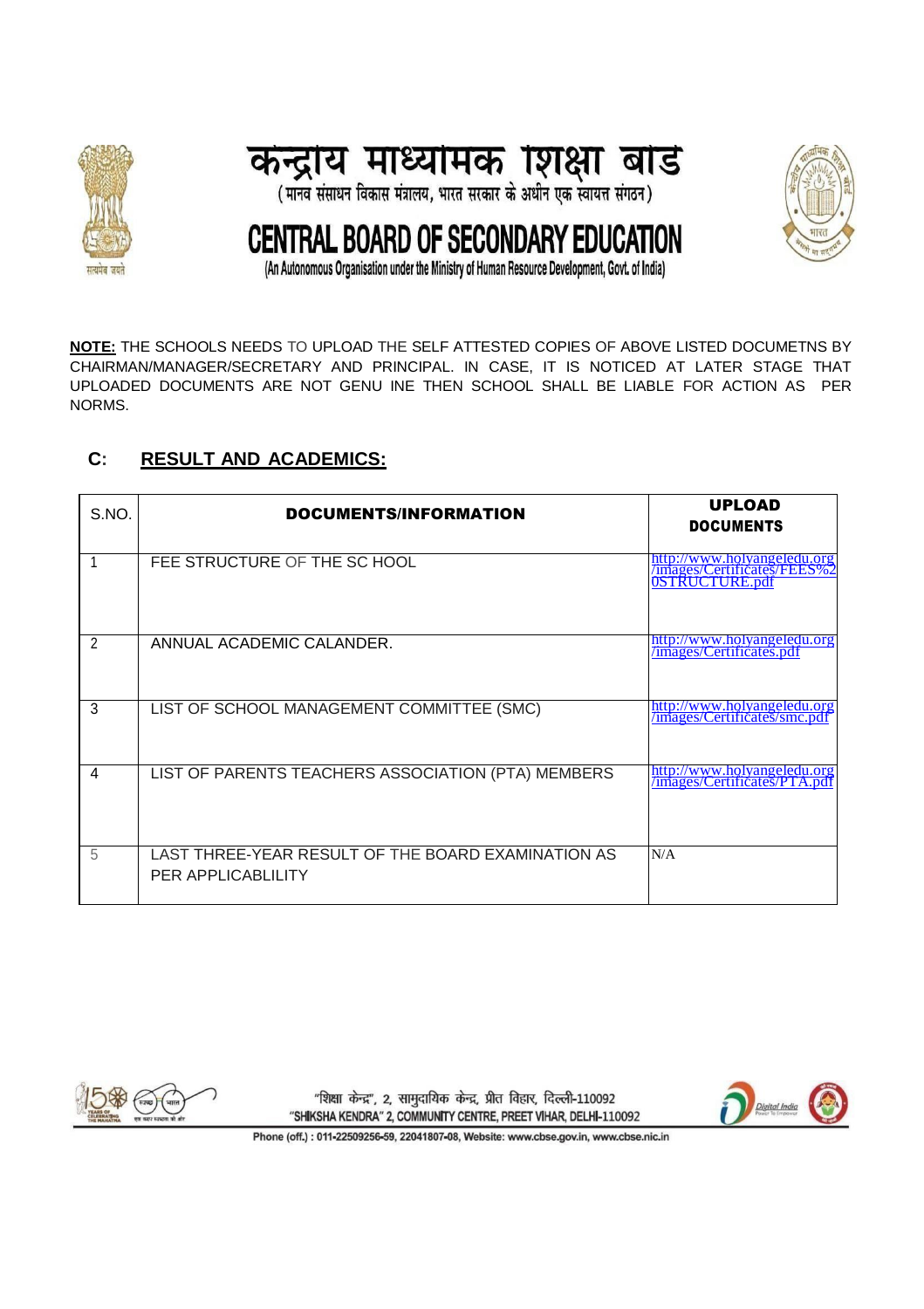





(An Autonomous Organisation under the Ministry of Human Resource Development, Govt. of India)

## **RESULT CLASS: X**

| S.NO. |         | YEAR   NO. OF REGISTERED NO. OF STUDETNS<br><b>STUDENTS</b> | <b>PASSED</b> | <b>PASS</b><br><b>PERCENTAGE</b> | <b>REMARKS</b> |
|-------|---------|-------------------------------------------------------------|---------------|----------------------------------|----------------|
|       | 2020-21 |                                                             |               | 100%                             |                |
|       |         |                                                             |               |                                  |                |

#### **RESULT CLASS: XII**

| <b>S.NO.</b> | YEAR NO. OF REGISTERED NO. OF STUDETNS<br><b>STUDENTS</b> | <b>PASSED</b> | <b>PASS</b><br><b>PERCENTAGE</b> | <b>REMARKS</b> |
|--------------|-----------------------------------------------------------|---------------|----------------------------------|----------------|
|              |                                                           |               |                                  |                |
|              |                                                           |               |                                  |                |



"शिक्षा केन्द्र", 2, सामुदायिक केन्द्र, प्रीत विहार, दिल्ली-110092 "SHIKSHA KENDRA" 2, COMMUNITY CENTRE, PREET VIHAR, DELHI-110092

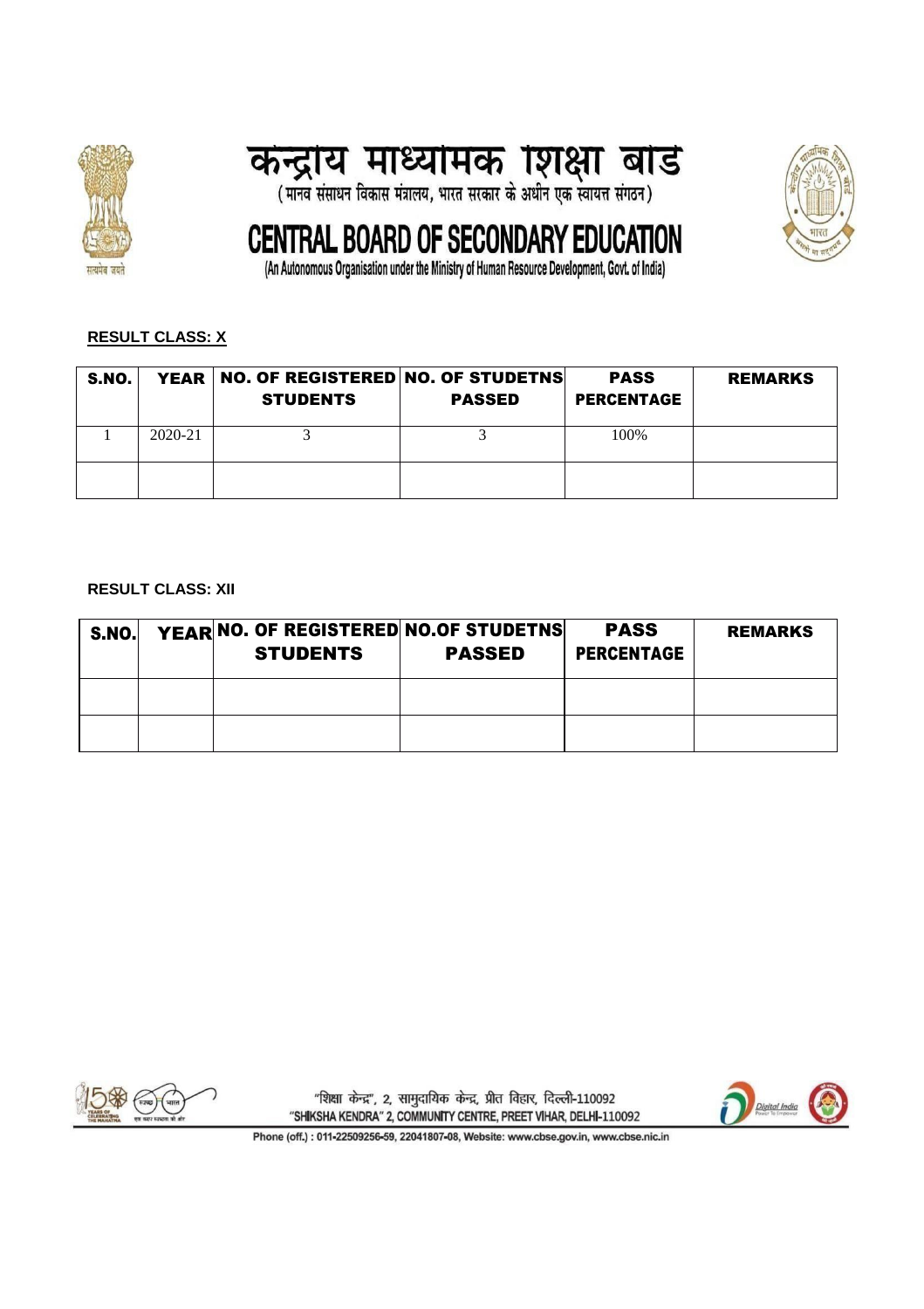

# कन्द्राय माध्यामक शिक्षा बाड<br>(मान्व संसाधन विकास मंत्रालय, भारत सरकार के अधीन एक स्वायत्त संगठन)



# CENTRAL BOARD OF SECONDARY EDUCATION

(An Autonomous Organisation under the Ministry of Human Resource Development, Govt. of India)

D: STAFF (TEACHING)

| <b>S.NO.</b> | <b>INFORMATION</b>                        | <b>DETAILS</b>    |
|--------------|-------------------------------------------|-------------------|
|              | <b>PRINCIPAL</b>                          | Mr. K PALANIAPPAN |
| 2            | <b>TOTAL NO. OF TEACHERS</b>              | 23                |
|              | <b>PGT</b><br>$\Omega$                    |                   |
|              | <b>TGT</b><br>$\Omega$                    | $\overline{9}$    |
|              | <b>PRT</b><br>$\Omega$                    | 6                 |
| 3            | <b>TEACHERS SECTION RATIO</b>             | 1:6               |
| 4            | <b>DETAILS OF SPECIAL EDUCATOR</b>        |                   |
| 5            | DETAILS OF COUNSELLOR AND WELNESS TEACHER |                   |

### E: **SCHOOL INFRASTRUCTURE:**

| S.NO.          | <b>INFORMATION</b>                                                                             | <b>DETAILS</b>                                                                                                   |
|----------------|------------------------------------------------------------------------------------------------|------------------------------------------------------------------------------------------------------------------|
|                | TOTAL CAMPUS AREA OF THE SCHOOL (IN SQUARE MTR)                                                | 41728                                                                                                            |
| 2              | NO. AND SIZE OF THE CLASS ROOMS (IN SQ ET-MTR)                                                 | 17 and 47                                                                                                        |
| 3              | NO. AND SIZE OF LABORATORIES INCLUDING COMPUTER<br>LABS (IN SQ MTR)                            | 5 and 56                                                                                                         |
| 4              | <b>INTERNET FACILITY (Y/M)</b>                                                                 | Y                                                                                                                |
| 5              | NO. OF GIRLS TOILETS                                                                           | 25                                                                                                               |
| 6              | NO. OF BOYS TOILETS                                                                            | 35                                                                                                               |
| $\overline{7}$ | LINK OF YOUTUBE VIDEO OF THE INSPECTION OF SCHOOL<br>COVERING THE INFRASTRUCTURE OF THE SCHOOL | http://www.holvangeledu.org<br>/images/Certificates/HO<br>NGEL%20SCHOOL%20<br>TTANAI%20Inspection%20<br>Videomp4 |



"शिक्षा केन्द्र", 2, सामुदायिक केन्द्र, प्रीत विहार, दिल्ली-110092 "SHIKSHA KENDRA" 2, COMMUNITY CENTRE, PREET VIHAR, DELHI-110092